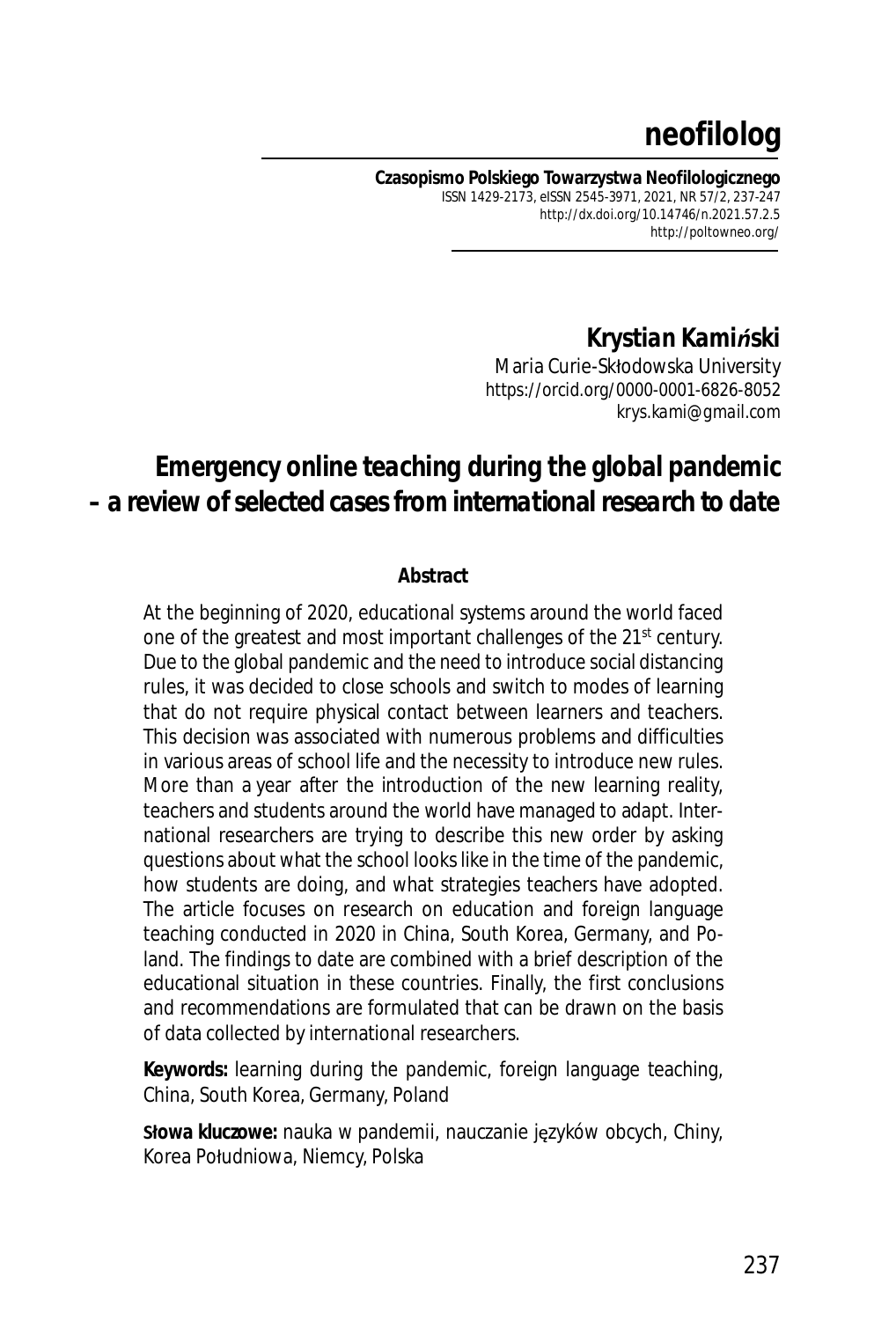#### **1. Introduction**

The first quarter of 2020 is certainly going to be remembered by many generations around the world for a long time. Restrictions, new safety rules, and changes in various areas of social life. The global pandemic changed almost all aspects of the functioning that were previously known to us. At first, no one wanted to believe that this was not just a temporary situation. Everyone hoped that we would return to normal life after the first lockdown. The truth, however, turned out to be different. As soon as we got used to the thought of the pandemic, we began to look for ways to adjust all areas of life to the socalled new normality.

These changes and adjustments also concerned education at all levels – from preschool to higher education. Teachers, educators, policy makers and, above all, students began to adapt school to the conditions of social distancing. This was the factor that directed education to new modes of learning that do not require physical contact between learners and teachers. These took various forms and used various tools. Never before had e-learning, remote learning, synchronous and asynchronous learning via the Internet been implemented on such a global scale. However, as this situation came as a surprise to everyone, therefore, some of the changes were made by trial and error. There were many ideas for dealing with the pandemic, which also applies to educational practices during the global lockdown. As this situation affected all countries in the world, this article focuses on gathering and discussing selected interesting cases and information from available research on foreign language education during the 2020 pandemic from China, South Korea, Germany, and Poland. In particular, emphasis is placed on such aspects as focus research areas, educational stages researched, and forms of education mentioned during the pandemic, tools used and advantages/possibilities mentioned as well as disadvantages/failures as seen by researchers.

#### **2. China – focus on teachers**

The first place to be affected by the new virus was China. It was from the first experiences of this country that the whole world learned about SARS-CoV-2 (Peters et al., 2020). Fighting the constantly spreading virus, China introduced strict home quarantine and physical distancing rules. All educational institutions were temporarily closed, and the Chinese Ministry of Education introduced learning via the Internet. Learners from universities were encouraged to participate and jointly implement online learning and self-study using educational materials available on the Internet (Gao, Zhang, 2020).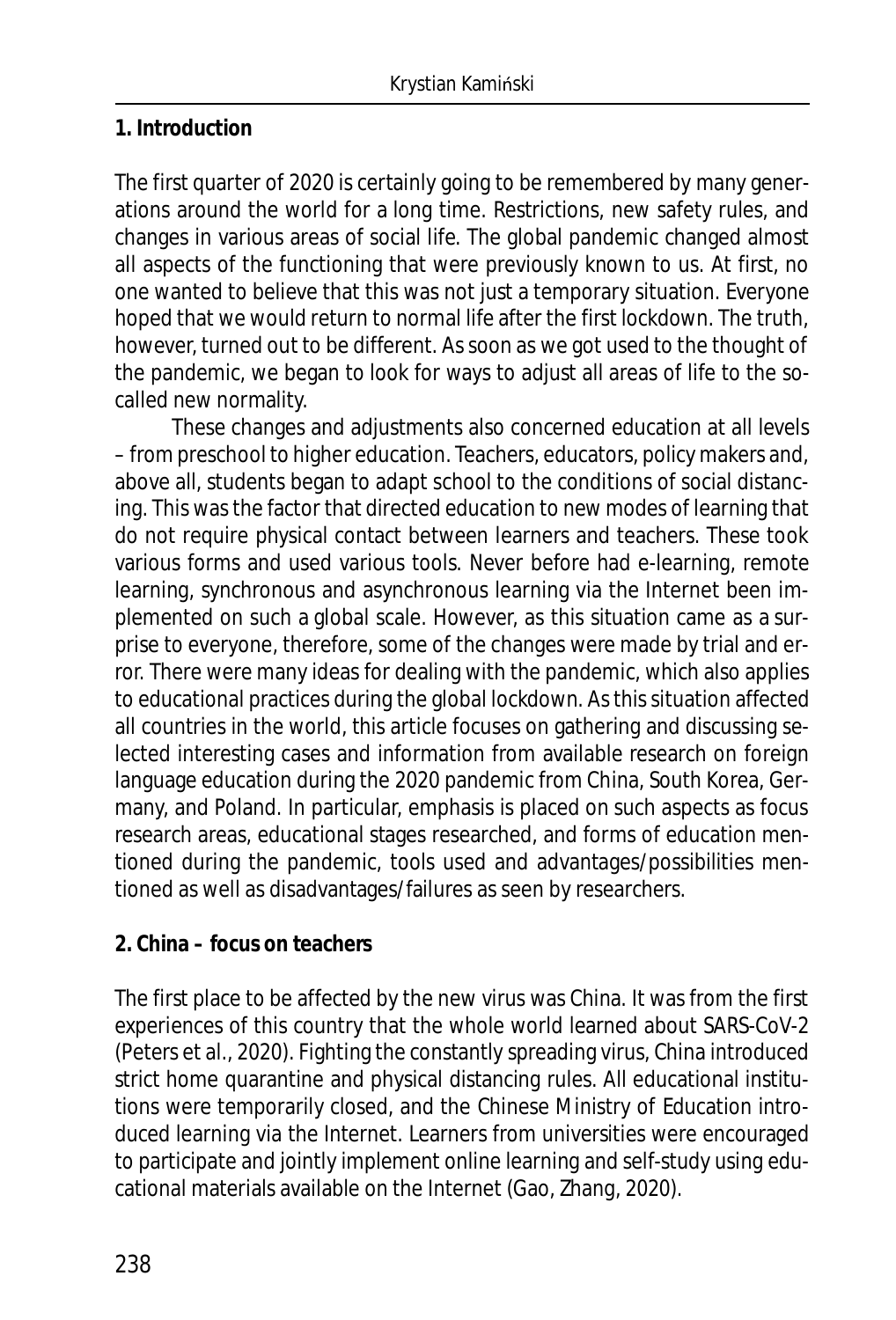The intention in China was for online classes to be of the same quality as previous face-to-face classes. This required rapid devising and introduction of new teaching methods and management by teachers (Peters et al., 2020). A multi-dimensional evaluation of student achievement on the Internet was also recommended (Zhu, Liu, 2020). As a result, in the first months of the pandemic in China, 24,000 online courses were created for higher education institutions to provide flexible online learning to over 270 million students (Wang, 2020).

Distance learning research in China focused primarily on teachers – researching their digital skills, how they conducted remote teaching activities, managed and supervised online classes, and evaluated learning outcomes (Zhu, Liu, 2020). In their qualitative study, Gao and Zhang (2020) held in-depth interviews with three EFL teachers from a Chinese university. The researchers wanted to find answers to questions concerning teachers' cognitions about online learning and their ICT literacy in the initial stage of COVID-19. Interviews with foreign language academics conducted by Gao and Zhang (2020) show that the teachers displayed extensive knowledge of the features, advantages, and limitations of online learning. The interviewees pointed to the unique merits of online EFL courses, including the possibility for teachers to keep track of learners' progress and provide immediate help, the unlimited availability of training materials for learners, and the new, interactive, and thus more engaging, forms of work. As for advantages, they mentioned the difference in the online learning needs of learners, parents, and schools, the lack of immediate contact between teachers and learners, and technical difficulties connected with hardware facilities and wi-fi conditions. The respondents developed their information and communications technology (ICT) skills for remote learning during the pandemic through "autonomous learning and exploration of relevant elements and technological skills" (Gao, Zhang, 2020: 9). The teachers tried to adjust their working methods to the students. This was possible thanks to feedback received in the form of questionnaires, assessed tests and information from class monitors. It was found that understanding of the educational needs of students and a skilful combination of traditional and modern methods, as well as the adaptation of previously used techniques, contributed to the success of online education. The research presents the key role played by teachers in ensuring efficient online learning, accessible to all, and meeting the highest criteria for quality. "They [teachers] are expected to have knowledge, skills, and ethics to conduct online teaching, and that calls for more flexible and dynamic post-pandemic teacher education" (Zhu, Liu, 2020: 698).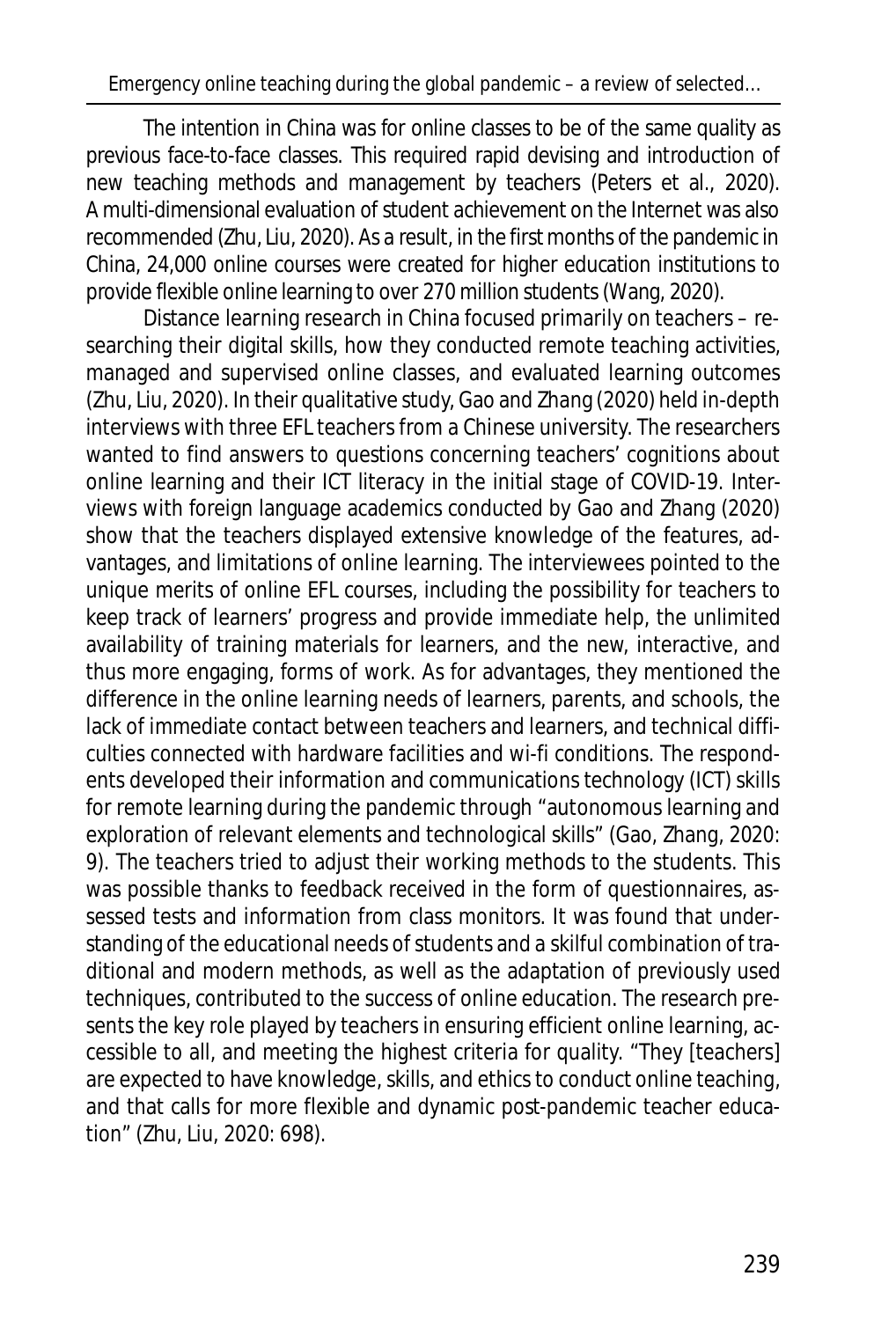**3. South Korea – cooperation of teachers in a system prepared for remote learning**

The outbreak of the pandemic in South Korea coincided with the beginning of the new school year in March 2020, therefore the Korean Ministry of Education decided to postpone it till April 2020 and finally to move online (Yoon, 2020). However, functioning online schooling is not a new situation for most learners and teachers since programmes aimed at making the Korean education system more technology-friendly had been implemented long before the pandemic crisis (Ministry of Education Republic of Korea, 2020). Of course, in the beginning, implementation of remote learning varied from school to school (Yoon, 2020), because it was the first time in history that the whole educational system was transferred online (Ministry of Education Republic of Korea, 2020)

One of the tools developed by the government for remote teaching in South Korea was the educational portal Edunet (www.edunet.net) that allows learners to watch lectures and submit their homework (Yoon, 2020). South Korean learners could also use a public educational network called the Educational Broadcasting System (EBS) with various educational programmes and an e-learning component similar to Google Classroom (Yi, Jang, 2020). "Most public schools follow a national curriculum using state-issued textbooks, meaning the government's public education broadcaster can create and upload videos for daily lessons that serve a wide swathe of students" (Yoon, 2020). Teachers in South Korea were also advised to use other online tools, apps and resources such as YouTube, PowerPoint, and instant messaging apps (Yi, Jang, 2020) to present learning content and assignments, give learners feedback as well as to create conditions as similar to regular learning as possible both during asynchronous classes and lessons in real time (Ministry of Education Republic of Korea, 2020).

One of the latest pieces of research on FL remote teaching in South Korea was conducted by Yi and Jang (2020). A case study of two English language teachers from rural elementary school describes their collaboration as they created video lessons for their primary school learners. While the educator from Korea prepared the vocabulary and topics of the lessons, the native speaker teacher selected appropriate stories and contexts. The teachers carefully planned the use of the languages (English and Korean) in the films to ensure the greatest educational value for their learners. Because of this close collaboration, both teachers "had more opportunities to negotiate their teaching philosophies and methods and to reflect on their online materials and instruction during remote teaching" (Yi, Jang, 2020: 3). As a result, the lessons were betterstructured and more language-focused, which positively influenced learners'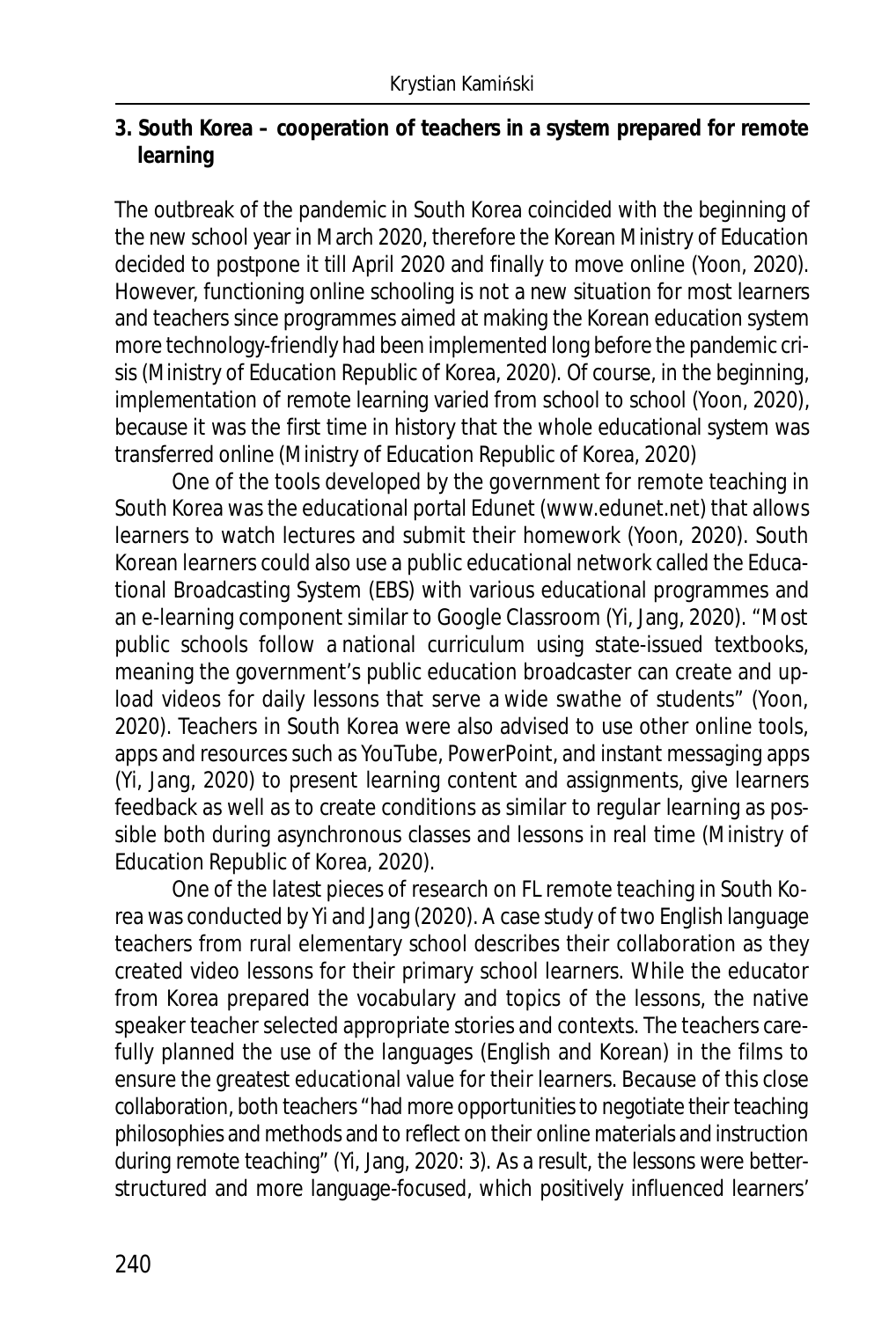perception and improved their linguistic skills. One of the advantages mentioned in the study is that the work on the videos deeply involved both teachers, their cooperation deepened, and they became equal and productive partners.

#### **4. Germany – the strength lies in the approach**

The quality of language education in the German school system is regarded as the highest among European countries (Thaler, 2017). For many years, the country has applied a policy of exposure to foreign languages and culture from the earliest stages of education. This means that all over Germany, children between the ages of 6 and 9 start learning a second foreign language (Sopata, 2010). According to Mindt and Schlüter (2003), the most important goal of early foreign language teaching in Germany should be achieving elementary communicative competence in a foreign language. Germans promote a "holistic approach to FL learning, primacy of oral skills and high tolerance to errors" (Sopata, 2010: 29).

During the onset of the COVID-19 pandemic, in spring 2020, German primary schools were closed for 7 weeks (Isphording, Lipfert, Pestel, 2021). As a result, English lessons were not held at that time because the emphasis was placed on developing core subjects, such as German and mathematics. Hopp and Thoma (2020) examined the impact of the closure of primary schools in Germany on the development of foreign languages (FL) in the early stages of foreign language education. Their study compares the language development of two groups of fourth grade learners from primary schools in Lower Saxony – 128 learners who were educated in the 2018/2019 school year without disruptions in the functioning of their schools and 141 learners who faced 15 weeks of suspension of foreign language classes in the 2019/2020 school year, due to the school closings caused by the pandemic. Researchers used the Test for Reception of Grammar to assess grammar and the British Picture and Vocabulary Scale for receptive vocabulary skills.

Hopp and Thoma (2020: 3) report that "temporary suspensions of FL teaching do not necessarily have detrimental effects on students' general FL development, even though no or only little compensatory FL instruction took place during the school shutdowns", therefore it is claimed that in the case of students at early stages of foreign language learning, the development of language skills is not hampered by a temporary break in contact with a foreign language in school settings. This may be related to the specific approach to early foreign language teaching in Germany, which is play- and action-oriented (Sopata, 2010) and focused on "awakening children's motivation to learn and creating the basis for maintaining high level of motivation" (Mindt, Schlüter, 2003: 17).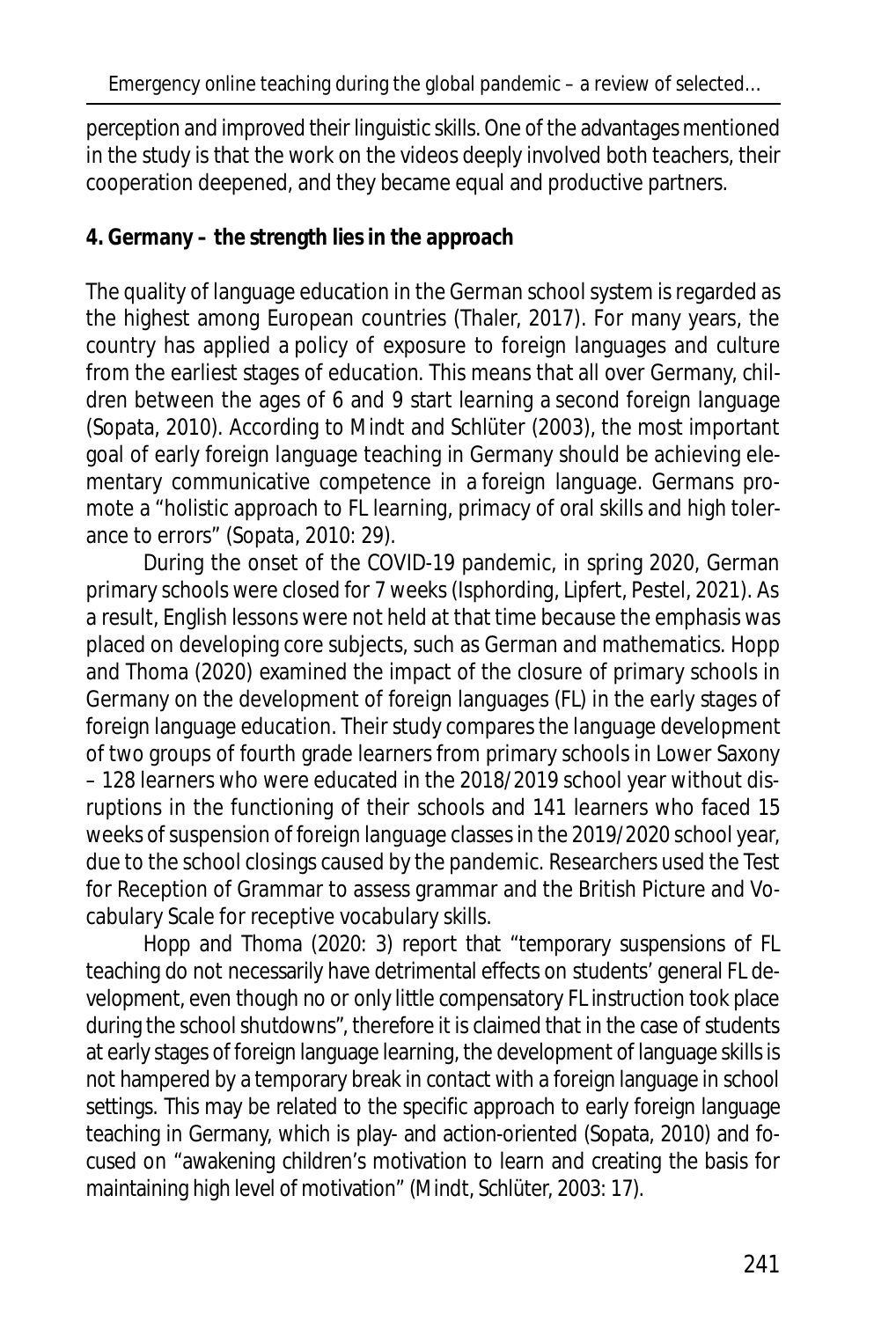#### **5. Poland – relationships are the most important**

The decision to close schools in Poland, as in other countries around the world, was taken suddenly and unexpectedly. Almost overnight, all participants of the educational process, regardless of the subject and level of education, were faced with the need to adapt to the new reality – without any guidelines or a top-down action plan (Deczewska, 2020). In some schools, the first attempts to introduce remote learning appeared shortly after the decision to close schools – even before the Polish Ministry of National Education directive on compulsory remote learning. In the first phase, remote learning in Poland took the form of e-learning, during which teachers sent learners instructions and tasks via platforms such as MS Teams, Google Classroom, e-mail or online gradebook (Karolczuk, 2020). In the 2020/2021 school year, most classes took place in a synchronous mode with the use of conference platforms such as MS Teams, Google Meet, Zoom or Skype and online tools, including Kahoot, Quizziz, LearningApps and the like (Buchner, Wierzbicka, 2020; Ptaszek et al., 2020).

The situation of all participants of the learning process (students and teachers, as well as their families) has been described in studies on various aspects of remote teaching (Buchner, Wierzbicka, 2020; Jaskulska, Jankowiak, 2020; Karolczuk, 2020; Ptaszek et al., 2020). These were based on surveys which used online tools to collect the answers, containing both open-ended and closed-ended questions. Among the respondents there were teachers from different types of Polish schools (primary school–vocational school), with different professional experience (trainee teachers–certified teachers), from various cities in Poland. It was extensive research focused on examining many aspects of distance learning – from the work techniques applied to aspects concerning the psychological state of the respondents.

As regards technical aspects, difficulties reported were related to internet connections (Buchner, Wierzbicka, 2020), availability of computers and devices (Ptaszek et al., 2020), the ability to use distance learning technology (Buchner, Wierzbicka, 2020), organisation of home life and adapting to online learning (Karolczuk, 2020). However, the area that caused the most difficulties were relationships. Jaskulska and Jankowiak (2020: 66) claim that during the pandemic school was "reduced to a didactic function". Research shows that the mental well-being of students, teachers and parents during the pandemic was worse compared to the time before the pandemic (Buchner, Wierzbicka, 2020; Ptaszek et al., 2020). The school in the pandemic should, therefore, shift its main goals of online learning from education to being a place for nurturing relationships, a platform for contact between peers and teachers. In offline conditions, this aspect is naturally fulfilled through direct social contact.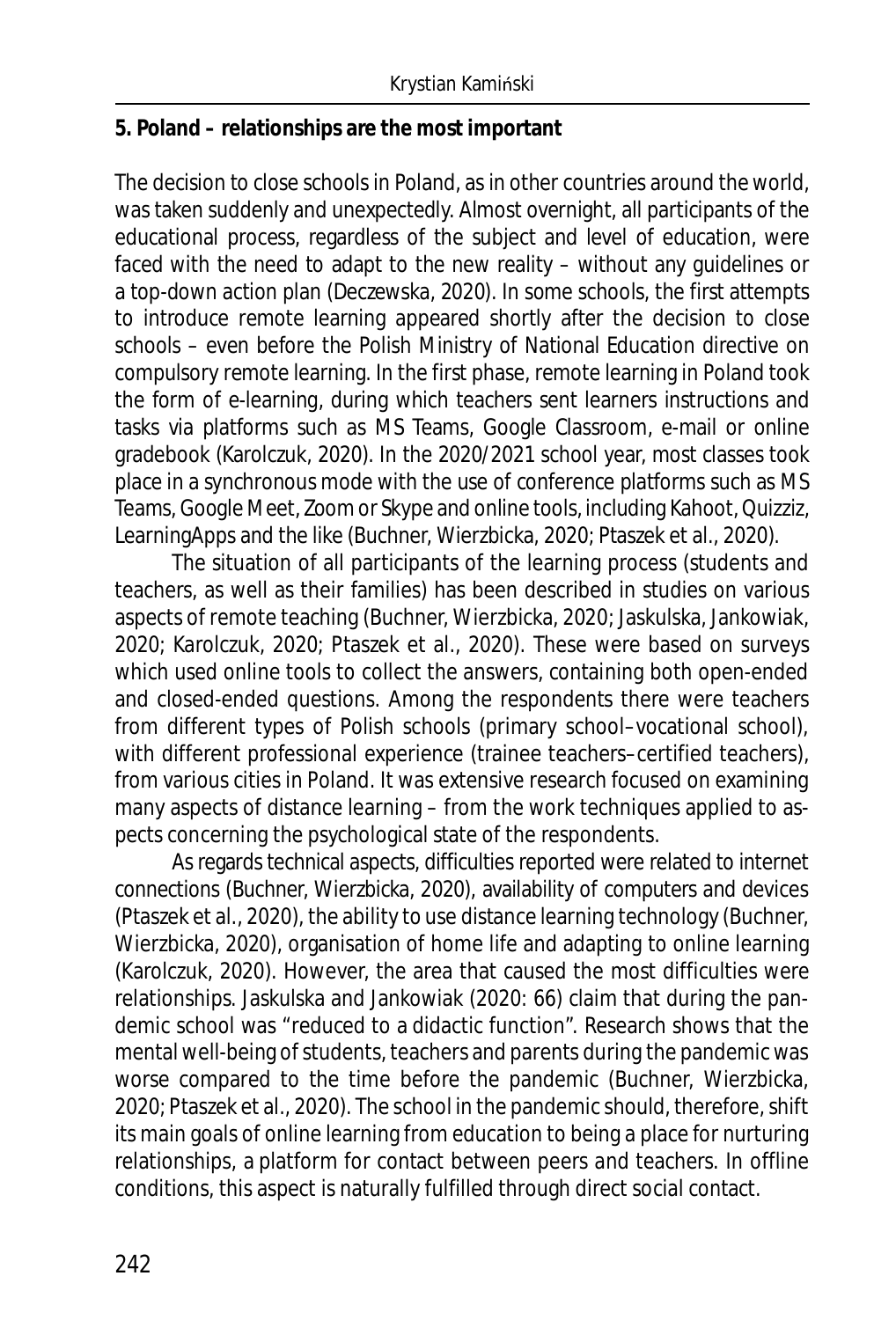The aspect of teaching foreign languages during the pandemic is discussed, among others, by Karolczuk (2020) and Krajka (2021). Surveys and interviews conducted with FL teachers, students and parents shed light on language classes during the pandemic. FL classes were usually held in a synchronous mode. FL teachers also used Google Drive, Google Classroom, and the Moodle platform to post tasks and didactic materials (Karolczuk, 2020) as well as websites such as Padlet, Wordwall, islcollective.com, and Quizziz (Krajka, 2021). A problem experienced by all teachers was the reluctance of students to turn cameras on during online meetings, which made the class less engaging for students and more exhausting for teachers (Buchner, Wierzbicka, 2020). Karolczuk (2020: 41) claims that "for the most part, both teachers and students had the impression that the effectiveness of remote FL learning was lower than the traditional one". Interesting information comes from the interviews in the study by Krajka (2021), showing that it was easiest for teachers to teach online in a way that was as close as possible to teaching in the classroom. Therefore, they tried to "set up pair/group work activities in breakout rooms or vocabulary/grammar presentations, mindmaps or vocabulary brainstorming through screen sharing" (p. 125).

#### **6. Discussion**

The changes initiated by the COVID-19 crisis may reshape the image of modern education. Scholars from all over the world are trying to describe the influence of the introduction of modes of teaching altered for social distancing. Table 1 presents information on the international research on distance learning described in this article. The phenomena mentioned cannot be clearly criticised or praised due to the inability to assess their future didactic impact. Research is still ongoing, and the development of the global pandemic will affect its direction.

The long-term effects of remote learning during the pandemic are not yet known and are difficult to predict. We can only guess what effect such a massive change will have on teachers and learners. The success of distance learning depends not only on participants of the education system, but, as the German research shows, also on the very structure of the system and approaches to teaching as such. A holistic approach and strengthening positive motivation to learn FL in learners from an early age allowed students in the German study to develop skills even in conditions of limited access to classes.

Changing the teaching mode and immediate adaptation to new online conditions is a huge challenge for both learners and teachers. Technical difficulties are, however, a factor that can be easily dealt with institutionally. The Korean research shows that by having the right technical tools to work remotely, teachers were able to focus on adapting and improving their working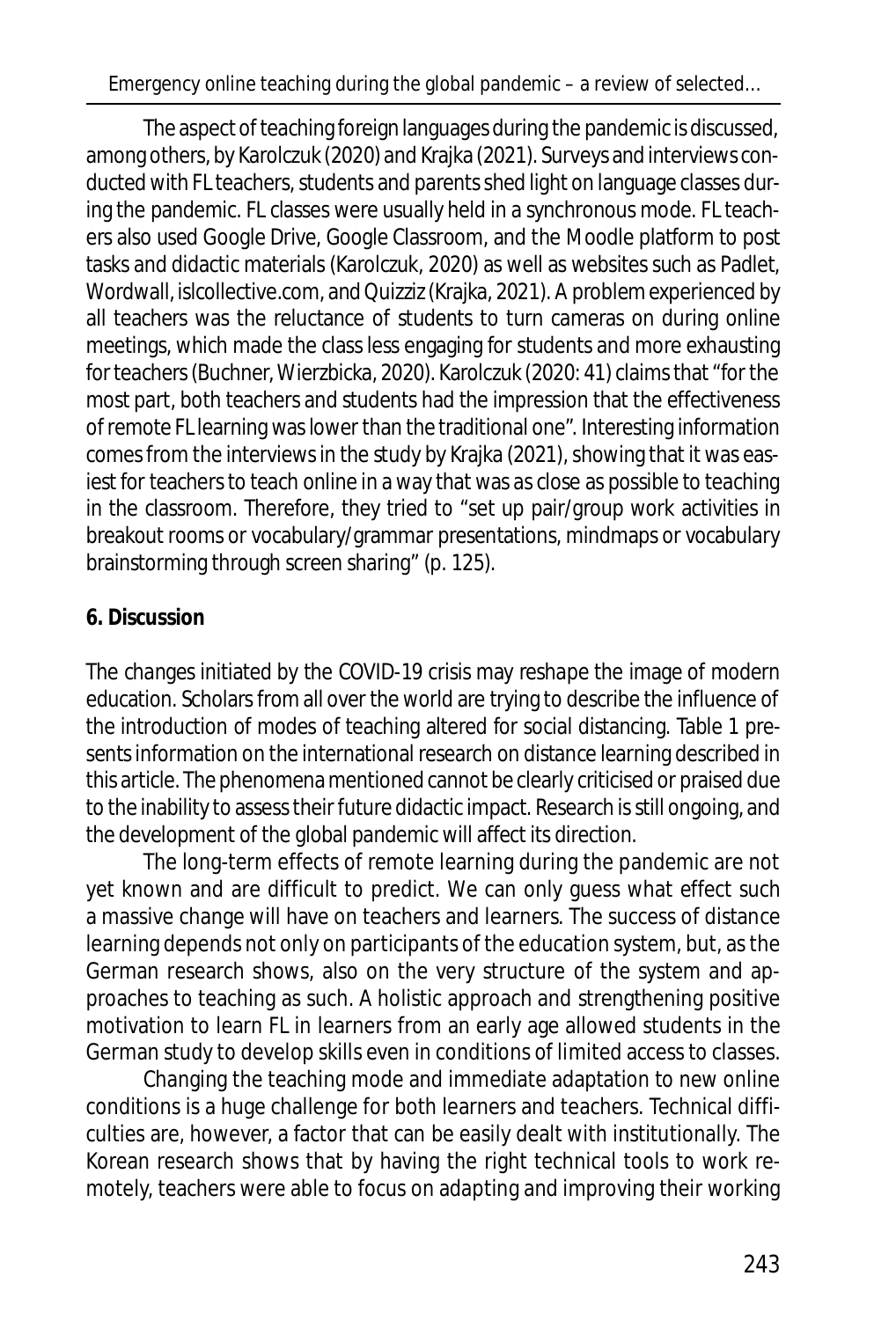methods so that the remote learning process brought even more benefits to learners. By reacting to the new reality and solving the problems that arose, the teachers created new solutions that can be used at schools and that bring innovation to their daily practice.

|                                                          | China                                                                                                                                                                                                                                                | South Korea                                                                                                                                                                                                                | Germany                                                                                                                                        | Poland                                                                                                                                                                                                                                               |
|----------------------------------------------------------|------------------------------------------------------------------------------------------------------------------------------------------------------------------------------------------------------------------------------------------------------|----------------------------------------------------------------------------------------------------------------------------------------------------------------------------------------------------------------------------|------------------------------------------------------------------------------------------------------------------------------------------------|------------------------------------------------------------------------------------------------------------------------------------------------------------------------------------------------------------------------------------------------------|
| focus research<br>area(s)                                | foreign language<br>teachers' cognitions<br>about online teaching practices                                                                                                                                                                          | case study of collab-<br>orative teaching                                                                                                                                                                                  | impact of the clo-<br>sure of schools on<br>the development of<br>foreign languages                                                            | situation of all par-<br>ticipants of the<br>learning process                                                                                                                                                                                        |
| educational<br>stage(s)<br>researched                    | academic                                                                                                                                                                                                                                             | primary                                                                                                                                                                                                                    | primary                                                                                                                                        | primary-vocational                                                                                                                                                                                                                                   |
| during pandemic<br>mentioned and<br>tools<br>implemented | combination of syn-<br>chronous and indi-<br>vidual sections<br>forms of education within one lesson;<br>online platforms:<br>Ping Talk, Chaoxing,<br>MOOC, Baidu Disk;<br>social networking<br>apps: WeChat, QQ;<br>PDF versions of text-<br>books; | synchronous and<br>asynchronous clas-<br>ses (depending on<br>educator);<br><b>Educational Broad-</b><br>casting Services -<br>TV and radio net-<br>work as well as e-<br>learning platform;<br>instant messaging<br>apps; | focus on developing<br>core subjects, such<br>as German and<br>mathematics:<br>no regular foreign<br>language classes for<br>at least 7 weeks: | synchronous and asyn-<br>chronous classes (de-<br>pending on phase);<br>online platforms: MS<br>Teams, Google Class-<br>room;<br>conference tools:<br>MS Teams, Google<br>Meet, Zoom, Skype;<br>online tools: Kahoot,<br>Quizziz, Learn-<br>ingApps; |

Table 1: Information gathered from research included in the article.

The research of Chinese scientists emphasises the role of highly qualified pedagogical staff who are responsible for the preparation and implementation of remote learning. Moreover, the remote learning experience, especially the need to use ICT tools during e-learning, may lead them to use more educational applications and computer tools in class when they return to the offline learning mode.

The Polish research confirms what was stated in the independent report "Thinking about Pedagogy in an Unfolding Pandemic" published in March 2020, at the very beginning of distance learning. Its authors (Doucet, Netolicky, Timmers & Tuscoano, 2020) proclaimed that one of the main assumptions of education during the pandemic should be "Maslow before Bloom". This means that before we expect to achieve educational goals, we must ensure the safety of students and teachers and meet other more basic needs, including those related to relationships.

#### **7. Conclusion**

This article focused on the presentation of the nature of emergency online teaching on the basis of selected studies available. Due to the interventional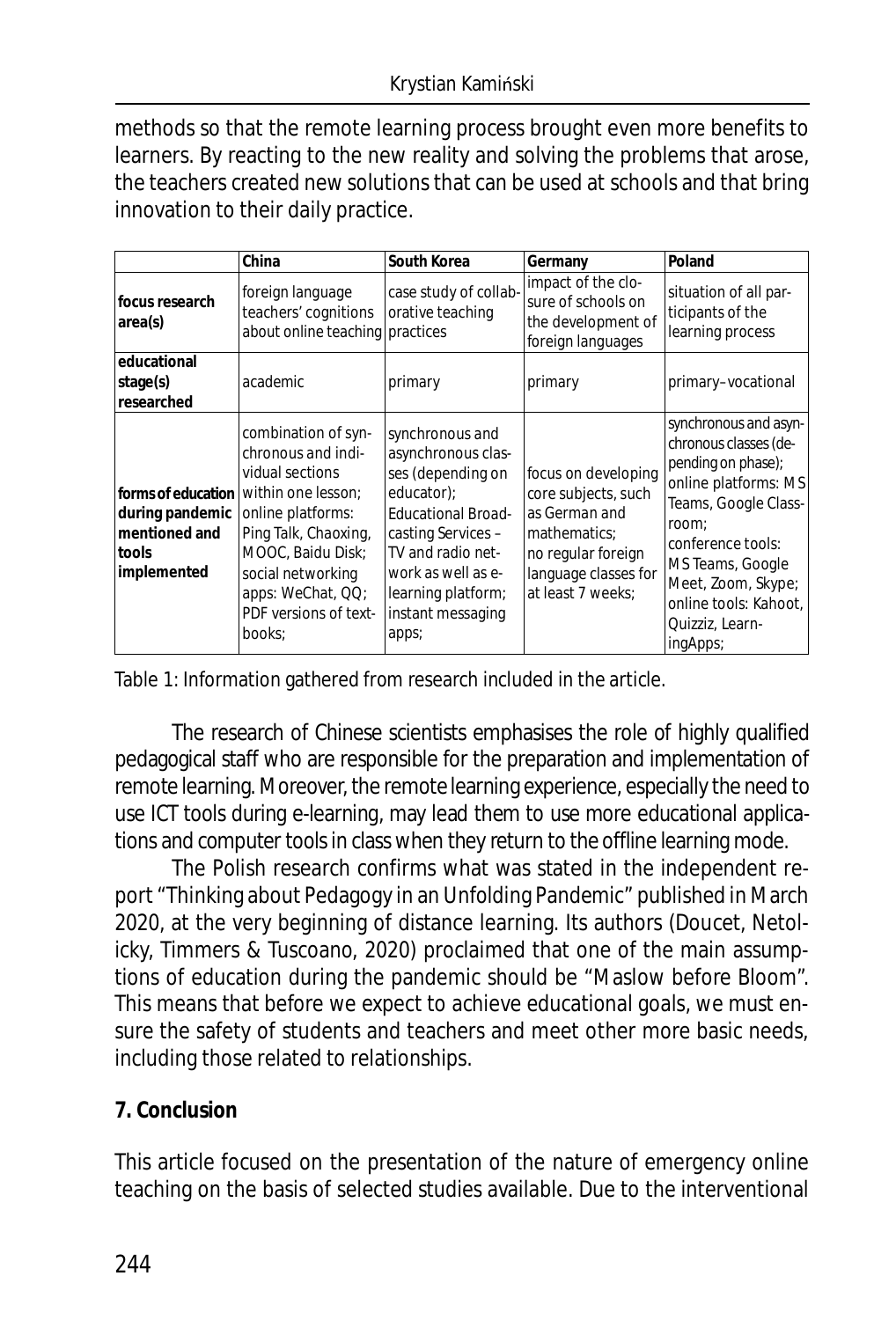Emergency online teaching during the global pandemic – a review of selected…

nature of changes in teaching and the continuing spread of the pandemic, the situation in school systems is developing day by day and both students and teachers are constantly adapting to it. Further studies on the described aspects are also carried out, as the pandemic situation in schools is constantly changing. It should, therefore, be emphasised that this article, written in mid-2021, refers to research on the situation from the beginning of the pandemic.

One of the most important conclusions from the research conducted so far seems to be the need to build relationships and provide care for the emotional and psychological well-being of students in the period of lockdown and social distancing. The training of future teachers will also have to be changed. University teacher training programmes should be updated to include practical information on remote teaching. Teachers already working in the profession should also receive help with e-learning tools even after returning to lessons in schools.

#### **BIBLIOGRAPHY**

- Buchner A., Wierzbicka M. (2020). *Edukacja zdalna w czasie pandemii. Edycja II*. Warszawa: Centrum Cyfrowe. Online: https://centrumcyfrowe.pl/wp -content/uploads/sites/16/2020/11/Raport\_Edukacja-zdalna-w-czasie-p andemii.-Edycja-II.pdf [access date: 03.05.2021].
- Deczewska J. (2020). *Interakcje między uczestnikami nauczania zdalnego wyzwania, oczekiwania, możliwe rozwiązania*. "Języki Obce w Szkole", 3 (2020), pp. 13–18.
- Doucet A., Netolicky D., Timmers K., Tuscano F.J. (2020). *Thinking about Pedagogy in an Unfolding Pandemic, An Independent Report on Approaches to Distance Learning During COVID19 School Closures*. Online: https://issuu.com/educationinternational/docs/2020\_research\_covid-1 9\_eng [access date: 13.05.2020].
- Gao L.X, Zhang L.J. (2020). *Teacher Learning in Difficult Times: Examining Foreign Language Teachers' Cognitions About Online Teaching to Tide Over COVID-19*. "Frontiers in Psychology", 11, 549653.
- Hopp H., Thoma D. (2020). *Foreign Language Development During Temporary School Closures in the 2020 Covid-19 Pandemic*. "Frontiers in Education", 5, 601017.
- Isphording I. E., Lipfert M., Pestel N. (2021). *Does re-opening schools contribute to the spread of SARS-CoV-2? Evidence from staggered summer breaks in Germany*. "Journal of Public Economics", 198, 104426.
- Jaskulska S., Jankowiak B. (2020). *Jaki obraz szkoły w czasie pandemii COVID-19 wyłania się z badań nauczycieli i uczniów? Wnioski dla bliższej i dalszej przyszłości*, (in:) Pikuła N.G., Jagielska K., Łukasik J.M. (eds.), Wyzwania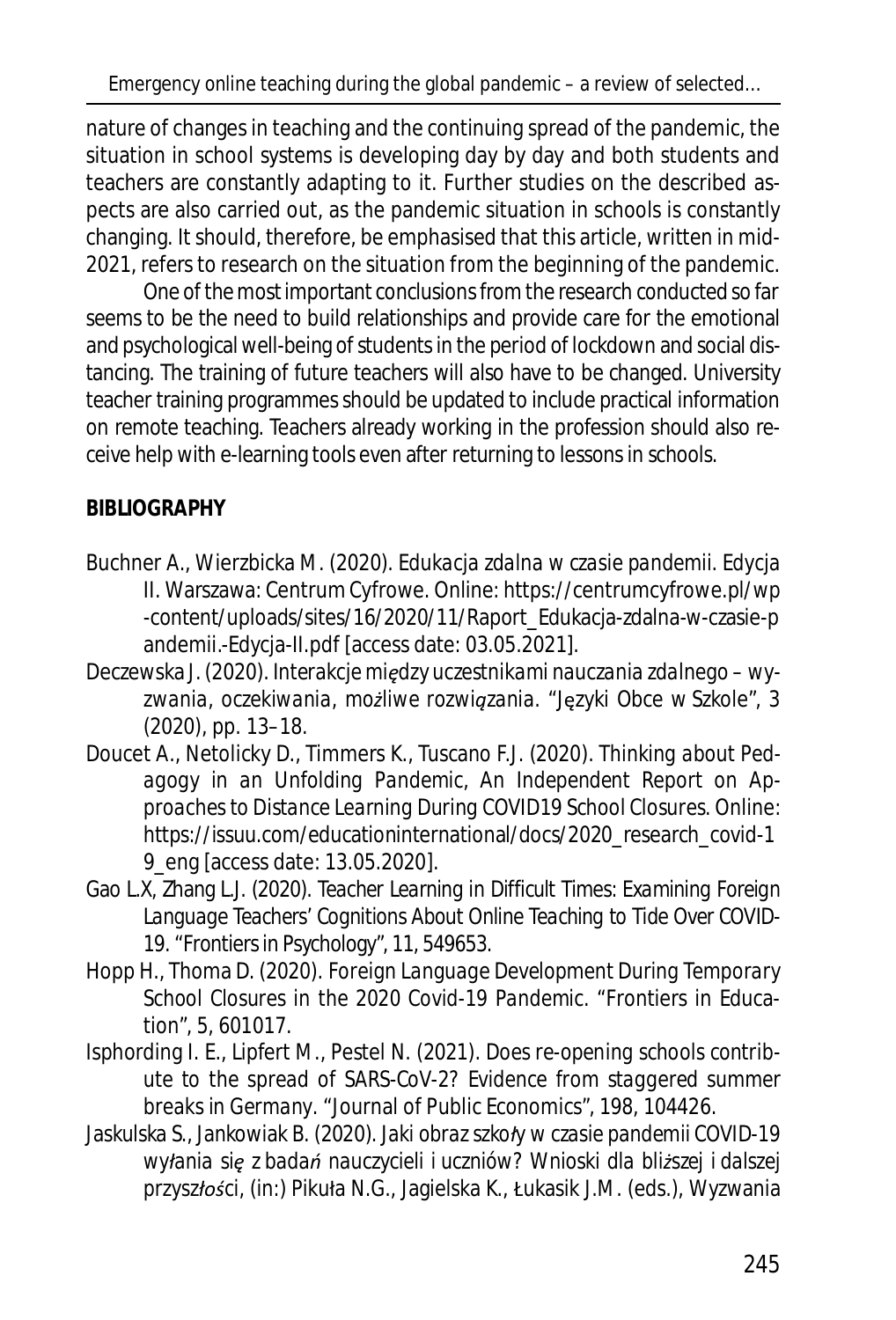dla edukacji w sytuacji pandemii COVID-19. Kraków: Wydawnictwo «scriptum», pp. 57–70.

- Karolczuk M. (2020). *Zdalnie realnie. Jak uczymy (się) języków w czasie pandemii*. "Języki Obce w Szkole", 2(2020), pp. 39–43.
- Krajka J. (2021). *Teaching grammar and vocabulary in COVID-19 times: Approaches used in online teaching in Polish schools during a pandemic*. "The JALT CALL Journal", 17 (2), pp. 112–134.
- Mindt D., Schlüter N. (2003). *Englisch in den Klassen 3 und 4. Grundlagen für einen ergebnisorientierten Unterricht*. Berlin: Cornelsen.
- Ministry of Education Republic of Korea. (2020). *Responding to Covid-19: Online Classes in Korea – A Challenge Toward the Future of Education*. Sejong. Online: https://www.mofa.go.kr/%2Feng%2Fbrd%2Fm\_227 47%2Fdown.do%3Fbrd\_id%3D20548%26seq%3D3%26data\_tp%3DA% 26file\_seq%3D1&usg=AOvVaw0MpOdM7-gm7mpbFWiCeWmm [access date: 10.05.2021].
- Peters M.A., Wang H., Ogunniran M.O., Huang Y., Green B., Chunga J.O., Quainoo E.A., Ren Z., Hollings S., Mou C., Khomera S.W., Zhang M., Zhou S., Laimeche A., Zheng W., Xu R., Jackson L., Hayes S. (2020). *China's Internationalized Higher Education During Covid-19: Collective Student Autoethnography*. "Postdigital Science and Education", 2, pp. 968–988.
- Ptaszek G., Stunża G.D., Pyżalski J., Dębski M., Bigaj M. (2020). *Edukacja zdalna: co stało się z uczniami, ich rodzicami i nauczycielami?* Gdańsk: Gdańskie Wydawnictwo Psychologiczne.
- Sopata A. (2010). *Wczesnoszkolna edukacja językowa w Niemczech*. "Poliglota. Edukacja językowa dzieci", 1 (11), pp. 18–28.
- Thaler E. (2017). *English and foreign language teaching in the German Gymnasium*. "Training, Language and Culture", 1 (3), pp. 72–85.
- Wang Y. (2020). *How does the Chinese education system cope with the virus outbreak challenge?*. "China Daily". Online: https://news.cgtn.com/ne ws/2020-02-18/China-s-online-learning-sector-thrives-amid-epidemic-ObnQfU8hfW/index.html [access date: 06.05.2020].
- Yi Y., Jang J. (2020). *Envisioning possibilities amid the COVID-19 pandemic: Implications from English language teaching in South Korea.* "TESOL Journal", 11 (3), e543.
- Yoon D. (2020). *South Korea's Coronavirus Lesson: School's Out for a While*. "The Wall Street Journal". Online: https://www.wsj.com/articles/remot e-learning-in-south-korea-becomes-a-fixture-of-pandemic-life-115996 68494 [access date: 08.05.2021].